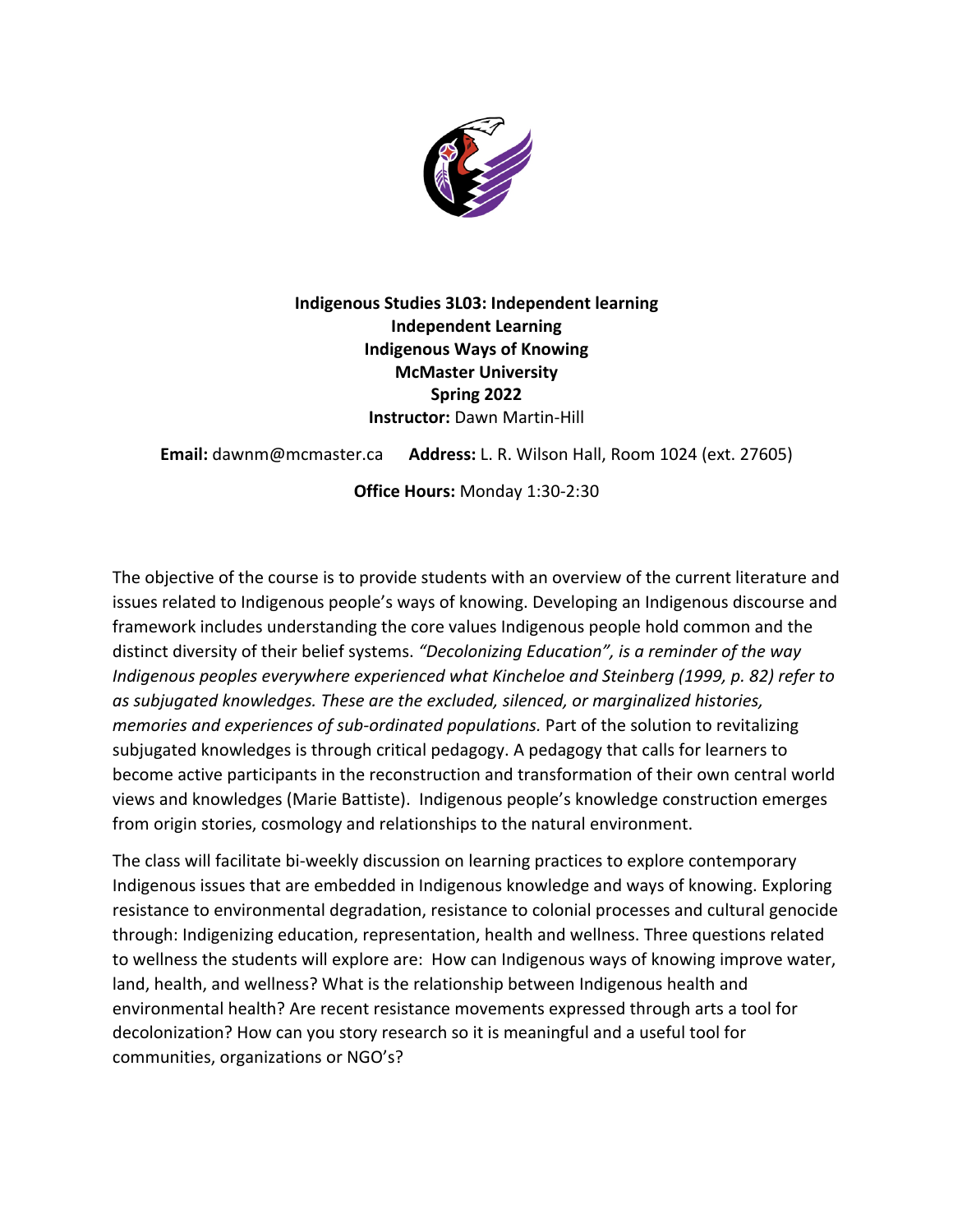The holistic approach in exploring Indigenous ways of knowing that shape, politics and economics playing out in current conflict and social issues (see Cindy Blackstock).

What are the most U.N. recent decision against Canada about? What has the TRC or MMIW Report changed for Indigenous people? Is FN access to clean water implications in structural racism? Sterilization of Indigenous women still happening in Canada, why and what are implications for Child welfare apprehensions of their children in the broader context of ethnocide and genocide? Ask the nig questions and focus on a few case studies to develop a thesis that your interested in pursuing for graduate school.

Your research project will require examining the stated topics exploring contemporary realities of Indigenous people's advocacy to reclaim ancient wisdoms informing contemporary positions on a myriad of issues. Your project will include 'applied' research, doing research for an Indigenous groups, organization or facility. It could be providing a resource handbook, annotated bibliography, language material, mapping with Ohneganos, developing a grant or proposal for an organization. You will build your own reading list to accompany your interests with a minimum 1 academic texts and 6 journal articles or 11 journal articles.

Classes consist of self-directed learning; 1st) building your reading list through identifying your topic of research. Class will consist of several seminars, Indigenous film, social media, digital stories, guest lectures by community researchers, together providing primary information to discuss or explore experiential activities.

Open inquiry will be encouraged as a means of sharing an understanding of the Indigenous human experiences and ways of knowing. The goal of the course is to learn beyond your literature review by focusing on a real world problem / solutions which is often outside of the classroom. You are expected to be somewhat independent in your research; you can join an existing research group activities and or through engaging in participatory research such as hands on dcolonial story mapping with existing community research, or pursue archival researches and or organizing data, skills that put theory into practice.

**Required Text:** *Decolonizing Education: Nourishing the Learning Spirit, Battiste, Marie. (2013).* Saskatoon, Canada: Purich Publishing. 224 pp. ISBN 9781895830774.

# **Required Reading:**

http://www.wellesleyinstitute.com/wp-content/uploads/2015/02/Summary-First-Peoples-Second-Class-Treatment-Final.pdf

**Global Witness (2021)** *Defending Tomorrow: The climate crisis and threats against land and environmental defenders***. Open Source.**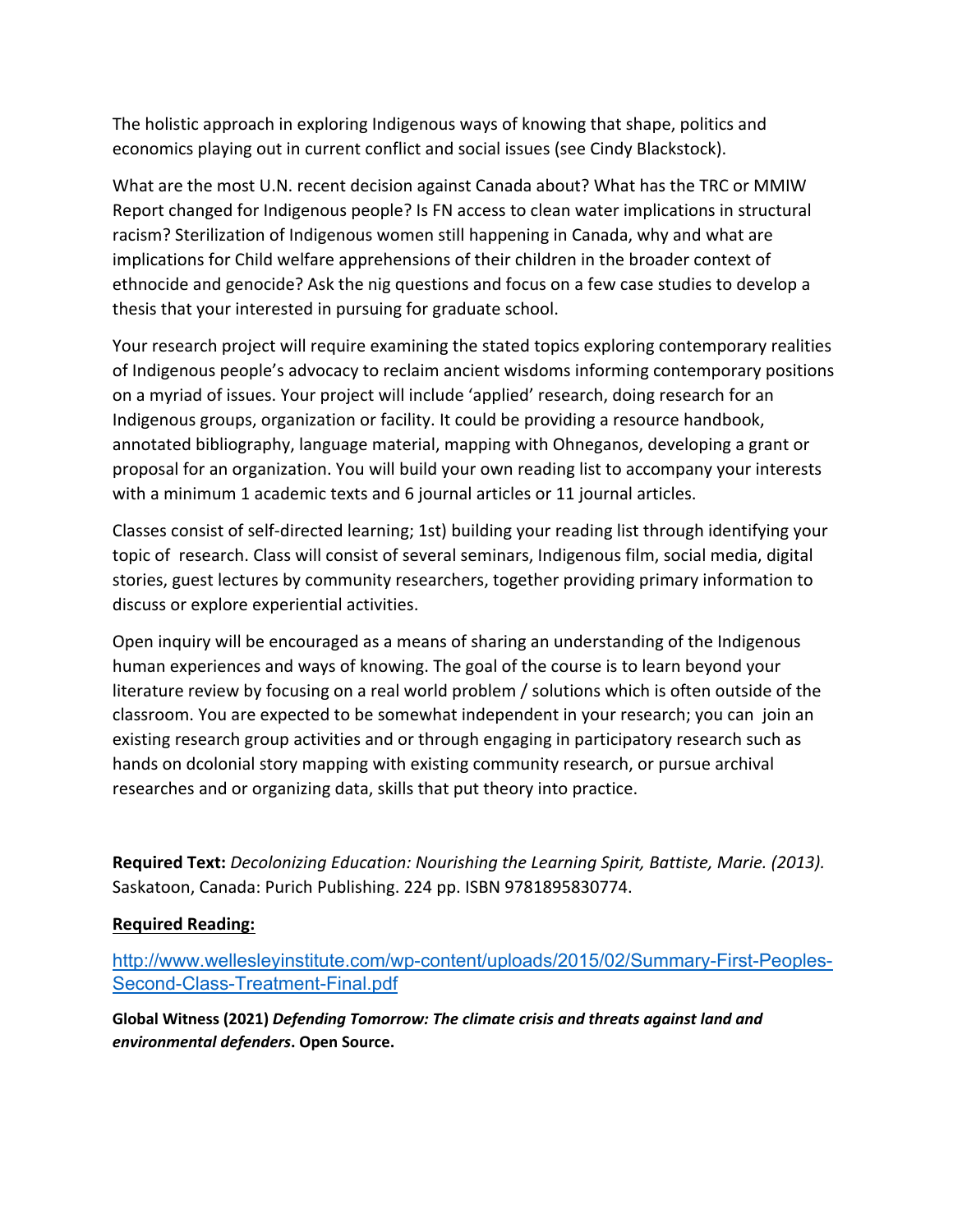International Labour Office. (2017). *Indigenous peoples and climate change: From victims to change agents through decent work*. Open Source. https://www.ilo.org/global/topics/indigenoustribal/WCMS\_551189/lang--en/index.htm

Max Liboiron. (2021). Pollution Is Colonialism. Duke University Press. https://doi.org/10.1215/9781478021445

Patrick Wolfe (2006) Settler colonialism and the elimination of the native, Journal of Genocide Research, 8:4, 387-409, DOI: 10.1080/14623520601056240 To link to this article: https://doi.org/10.1080/14623520601056240

#### *Evaluation:*

| Research Project     | 40%      |
|----------------------|----------|
| Participation        | $10 - %$ |
| Student reading list | 10%      |
| Presentation         | 15%      |
| Final product        | 25%      |

## **Week 1: May 4 Hune Introduction to Indigenous Ways of knowing health and wellness overview**

### **Week 2: May 9 / 11 Defining Indigenous Knowledge - applying ways of knowing**

Class on campus

*\*\*Students Personal Reading List Submitted -.*

#### **Week 3: May 23/25 on line**

Mapping our Worldview, values, and Reality

Community researcher

### **Week 4: June 1 Class on campus – project outline submitted**

Experiential - Planetarium

### **Week 5: June 6/8**

Your Projects in focus – drafts

### **Week** *6:June 17– youth rise event tbd*

*Presenting your research*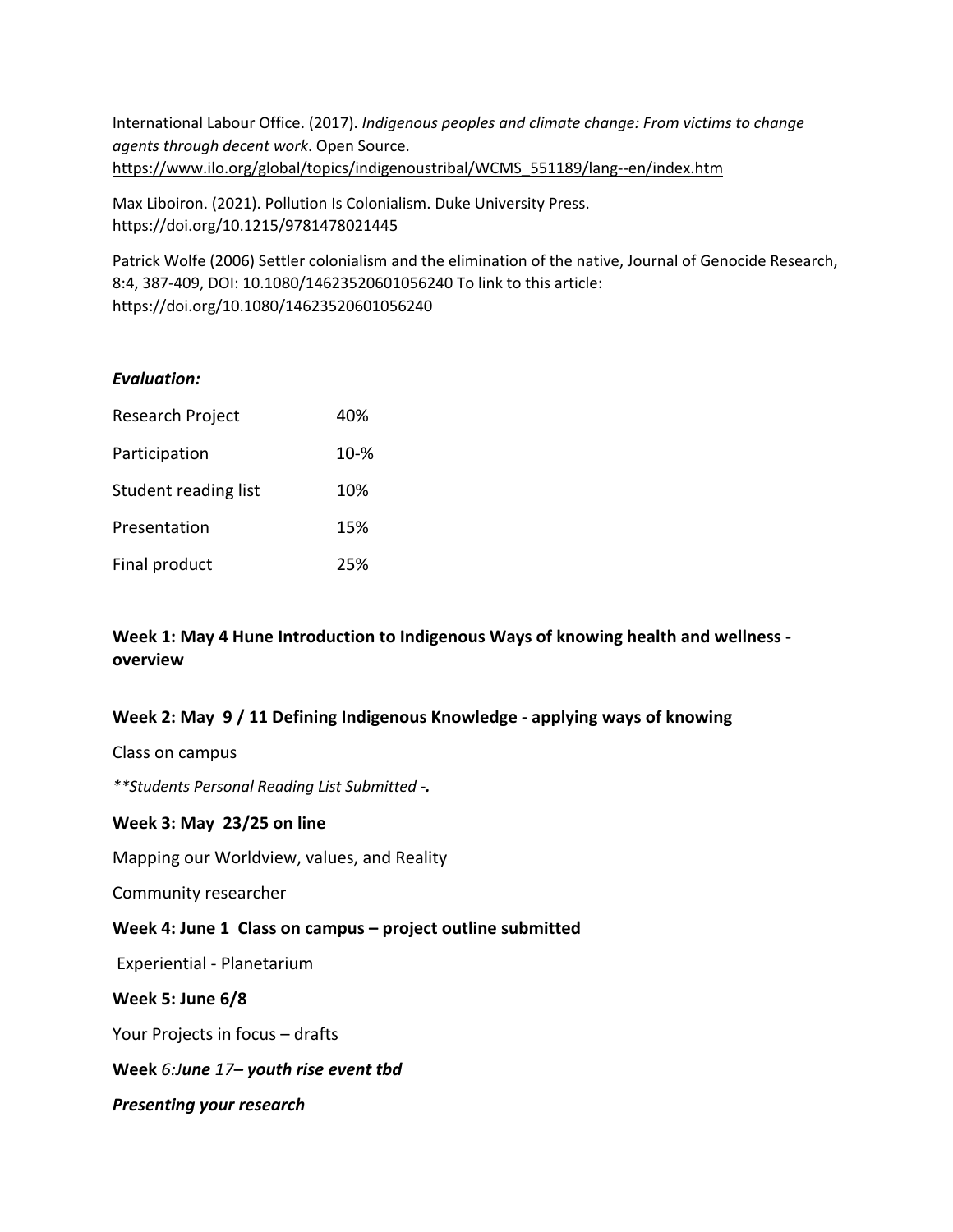#### **June 28th**

Submit final thesis project

#### **Course Policies**

#### **Grades**

Grades will be based on the McMaster University grading scale:

| MARK      | <b>GRADE</b> |
|-----------|--------------|
| 90-100    | A+           |
| 85-90     | A            |
| 80-84     | А-           |
| 77-79     | B+           |
| 73-76     | B.           |
| 70-72     | В-           |
| 67-69     | C+           |
| 63-66     | C            |
| 60-62     | $C -$        |
| 57-59     | D+           |
| 53-56     | D            |
| $50 - 52$ | D-           |
| 0-49      | F            |

# **Late Assignments**

2% per day will be deducted for all late assignments

#### **Absences, Missed Work, Illness**

Medical documentation will be needed for all extensions on major assignments. Example, annotated bibliography, final paper, or final exam

#### **Avenue to Learn**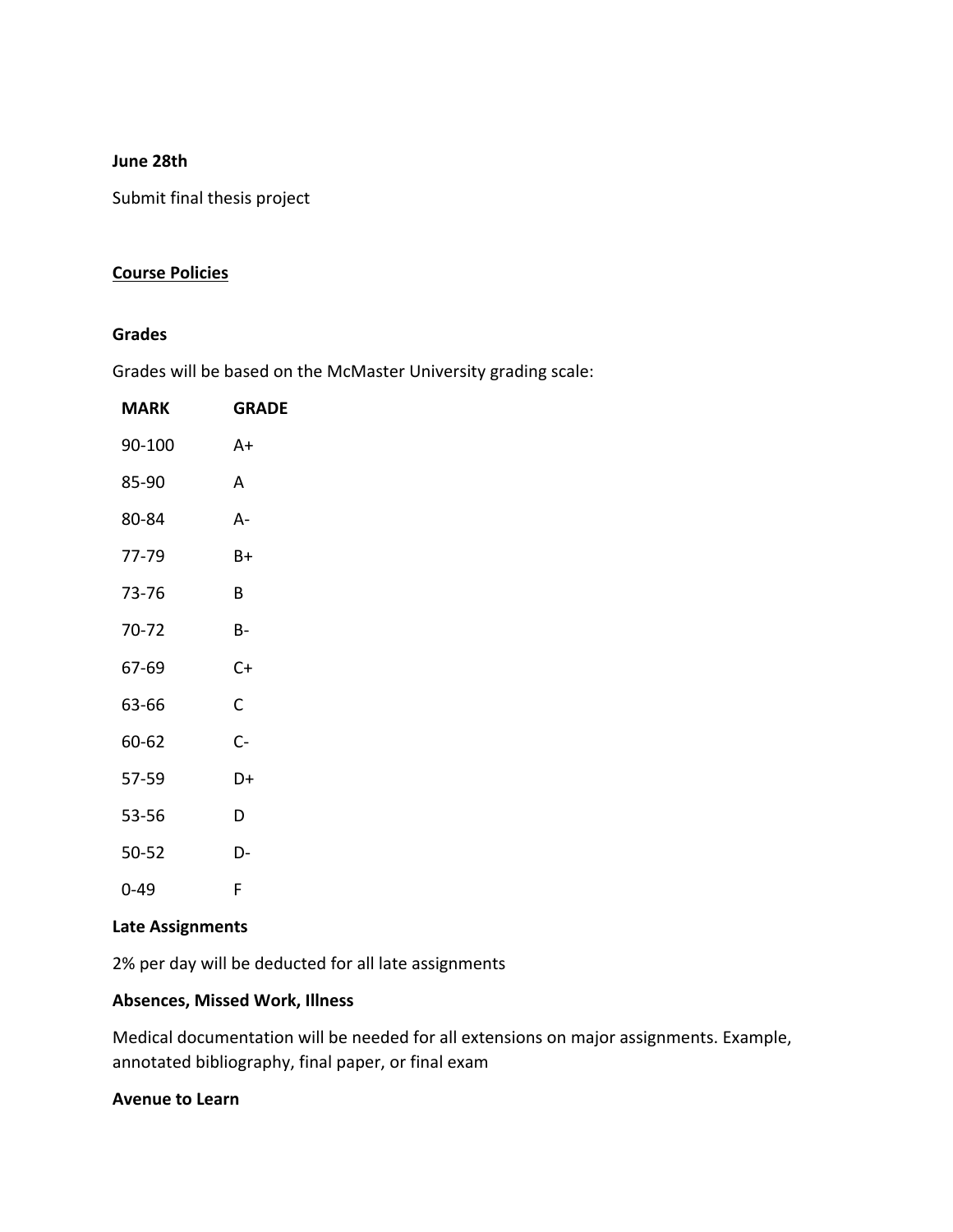In this course we will be using Avenue to Learn. Students should be aware that, when they access the electronic components of this course, private information such as first and last names, user names for the McMaster e-mail accounts, and program affiliation may become apparent to all other students in the same course. The available information is dependent on the technology used. Continuation in this course will be deemed consent to this disclosure. If you have any questions or concerns about such disclosure please discuss this with the course instructor.

## **University Policies, 2020 - 2021**

### **Academic Integrity**

You are expected to exhibit honesty and use ethical behaviour in all aspects of the learning process. Academic credentials you earn are rooted in principles of honesty and academic integrity. **It is your responsibility to understand what constitutes academic dishonesty.**

Academic dishonesty is to knowingly act or fail to act in a way that results or could result in unearned academic credit or advantage. This behaviour can result in serious consequences, e.g. the grade of zero on an assignment, loss of credit with a notation on the transcript (notation reads: "Grade of F assigned for academic dishonesty"), and/or suspension or expulsion from the university. For information on the various types of academic dishonesty please refer to the Academic Integrity Policy, located at:

### https://secretariat.mcmaster.ca/university-policies-procedures- guidelines/

The following illustrates only three forms of academic dishonesty:

- plagiarism, e.g. the submission of work that is not one's own or for which other credit has been obtained. • improper collaboration in group work.
- copying or using unauthorized aids in tests and examinations.

# **Authenticity/Plagarism Detection**

*Some courses may* use a web-based service (Turnitin.com) to reveal authenticity and ownership of student submitted work. For courses using such software, students will be expected to submit their work electronically either directly to Turnitin.com or via an online learning platform (e.g. Avenue to Learn, etc.) using plagiarism detection (a service supported by Turnitin.com) so it can be checked for academic dishonesty.

Students who do not wish their work to be submitted through the plagiarism detection software must inform the Instructor before the assignment is due. No penalty will be assigned to a student who does not submit work to the plagiarism detection software. **All submitted work is subject to normal verification that standards of academic integrity have been upheld** (e.g., on-line search, other software, etc.). For more details about McMaster's use of Turnitin.com please go to www.mcmaster.ca/academicintegrity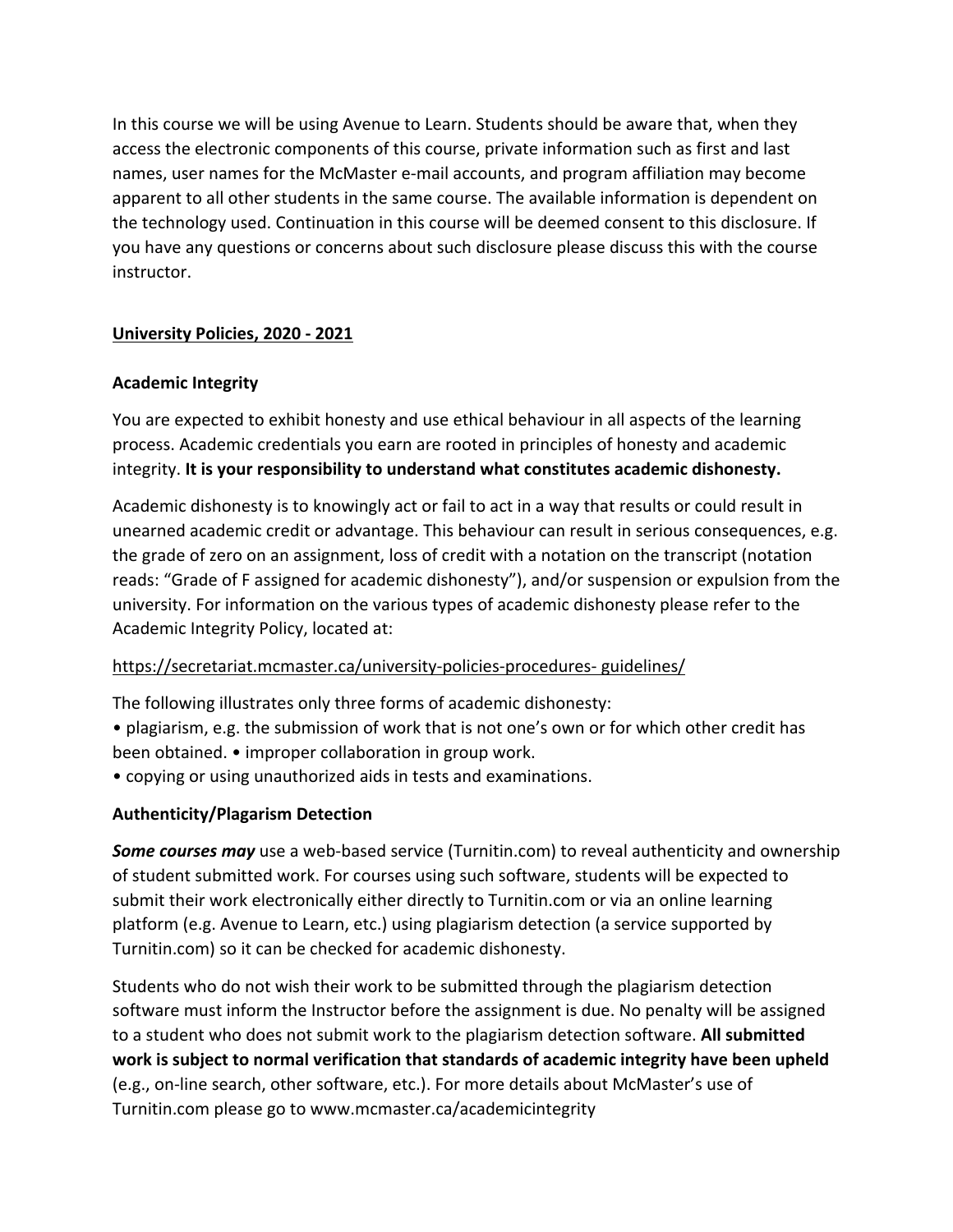### **Course with an Online Element**

*Some courses may* use on-line elements (e.g. e-mail, Avenue to Learn, LearnLink, web pages, capa, Moodle, ThinkingCap, etc.). Students should be aware that, when they access the electronic components of a course using these elements, private information such as first and last names, user names for the McMaster e-mail accounts, and program affiliation may become apparent to all other students in the same course. The available information is dependent on the technology used. Continuation in a course that uses on-line elements will be deemed consent to this disclosure. If you have any questions or concerns about such disclosure please discuss this with the course instructor.

## **Online Proctoring**

**Some courses may** use online proctoring software for tests and exams. This software may require students to turn on their video camera, present identification, monitor and record their computer activities, and/or lock/restrict their browser or other applications/software during tests or exams. This software may be required to be installed before the test/exam begins.

# **Conduct Expectations**

As a McMaster student, you have the right to experience, and the responsibility to demonstrate, respectful and dignified interactions within all of our living, learning and working communities. These expectations are described in the *Code of Student Rights & Responsibilities* (the "Code"). All students share the responsibility of maintaining a positive environment for the academic and personal growth of all McMaster community members, **whether in person or online**.

It is essential that students be mindful of their interactions online, as the Code remains in effect in virtual learning environments. The Code applies to any interactions that adversely affect, disrupt, or interfere with reasonable participation in University activities. Student disruptions or behaviours that interfere with university functions on online platforms (e.g. use of Avenue 2 Learn, WebEx or Zoom for delivery), will be taken very seriously and will be investigated. Outcomes may include restriction or removal of the involved students' access to these platforms.

# **Academic Accommodation of Students with Disabilities**

Students with disabilities who require academic accommodation must contact Student Accessibility Services (SAS) at 905-525-9140 ext. 28652 or sas@mcmaster.ca to make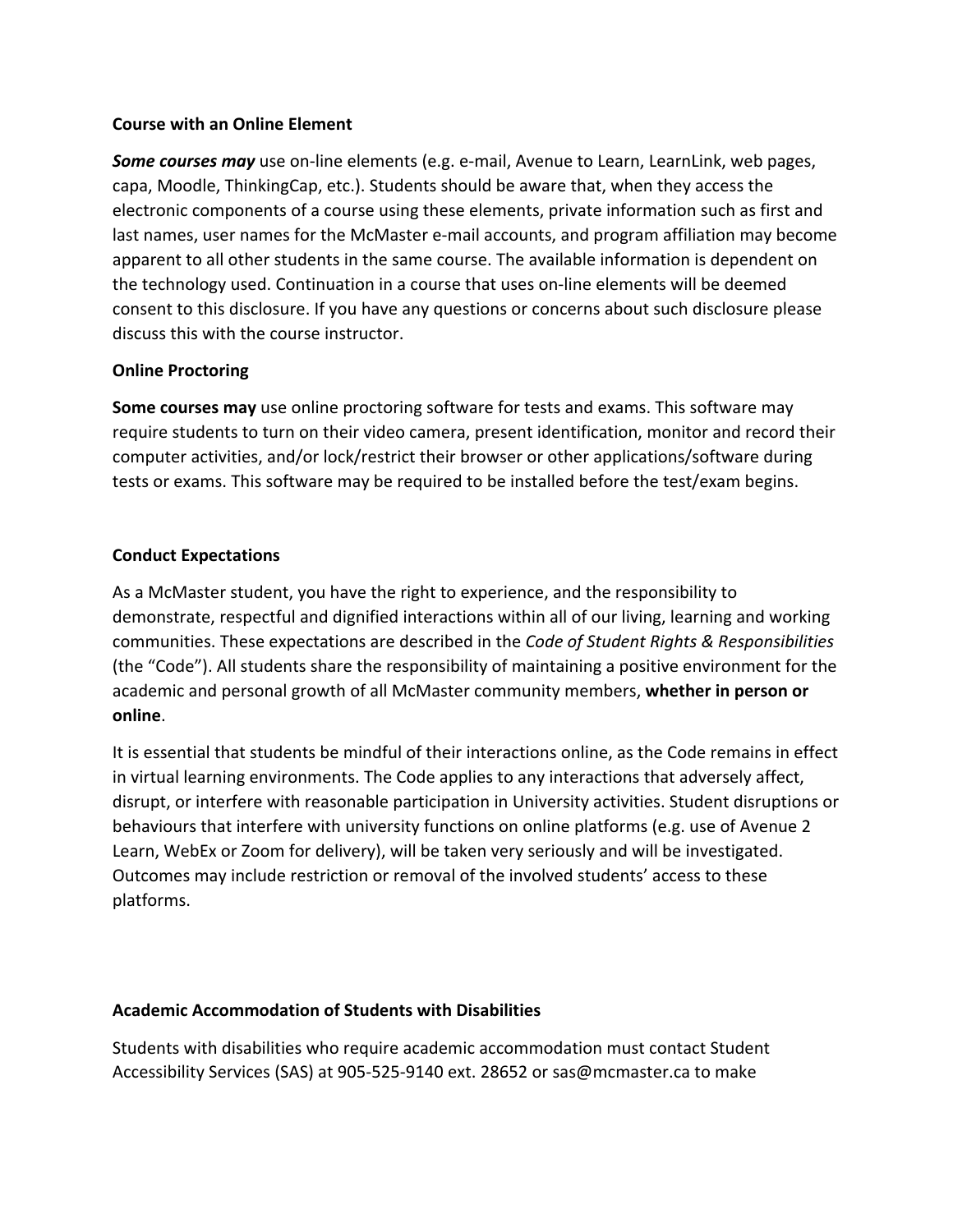arrangements with a Program Coordinator. For further information, consult McMaster University's *Academic Accommodation of Students with Disabilities* policy.

# **Requests for Relief for missed Academic term work**

McMaster Student Absence Form (MSAF): In the event of an absence for medical or other reasons, students should review and follow the Academic Regulation in the Undergraduate Calendar "Requests for Relief for Missed Academic Term Work".

# **Academic Accommodation for Religious, Indigenous, or Spiritual Observances (RISO)**

Students requiring academic accommodation based on religious, indigenous or spiritual observances should follow the procedures set out in the RISO policy. Students should submit their request to their Faculty Office *normally within 10 working days* of the beginning of term in which they anticipate a need for accommodation or to the Registrar's Office prior to their examinations. Students should also contact their instructors as soon as possible to make alternative arrangements for classes, assignments, and tests.

## **Copyright and Recording**

Students are advised that lectures, demonstrations, performances, and any other course material provided by an instructor include copyright protected works. The Copyright Act and copyright law protect every original literary, dramatic, musical and artistic work, **including lectures** by University instructors

The recording of lectures, tutorials, or other methods of instruction may occur during a course. Recording may be done by either the instructor for the purpose of authorized distribution, or by a student for the purpose of personal study. Students should be aware that their voice and/or image may be recorded by others during the class. Please speak with the instructor if this is a concern for you.

### **Extreme Circumstances**

The University reserves the right to change the dates and deadlines for any or all courses in extreme circumstances (e.g., severe weather, labour disruptions, etc.). Changes will be communicated through regular McMaster communication channels, such as McMaster Daily News, Avenue to Learn and/or McMaster email.

# **Faculty of Social Sciences E-mail Communication Policy**

Effective September 1, 2010, it is the policy of the Faculty of Social Sciences that all e-mail communication sent from students to instructors (including TAs), and from students to staff, must originate from the student's own McMaster University e-mail account. This policy